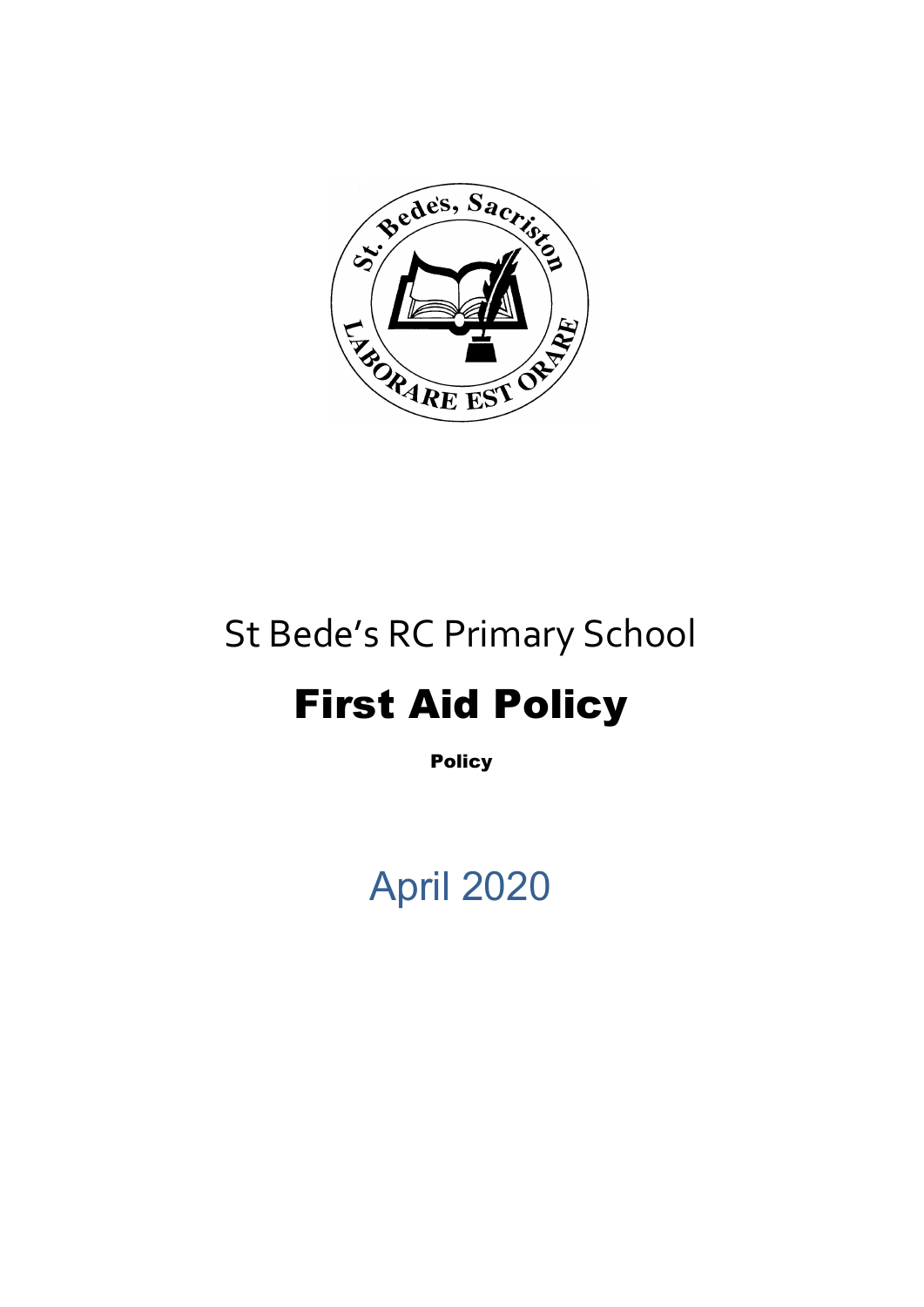### **Introduction**

The First Aid Policy and Procedures at St Bede's has been prepared with regard to the DfEE guidance on First Aid for Schools. Children and adults in our care need good quality first aid provision. Clear and agreed systems should ensure that all children, staff and visitors are given the same care and understanding, and will be looked after in the event of any accident.

In the event of an accident all members of the school community should be aware of the support and procedures available for such incidents.

This policy;

- 1. Gives clear structures and guidelines to all staff regarding all areas of first aid
- 2. Clearly defines the responsibilities of all staff
- 3. Enables staff to see where their responsibilities end
- 4. Ensures good first aid cover is available in the school and on visits

New staff are given a copy of this policy when they are appointed. As part of the induction process new staff are given details of the first aiders in school, are trained in accident reporting and shown where first aid supplies are stored. This policy is reviewed and updated every 2 years or if new government guidelines are introduced. This policy is written with reference to the First Aid Procedure.

The administration and organisation of first aid provision is taken very seriously at St Bede's Primary School. There are annual procedures that check on the safety and systems that are in place in this policy. The school takes part in the annual Health and Safety checks by Durham County Council.

It must be remembered that a qualified First Aider is not trained as a doctor or nurse and cannot diagnose conditions, but will refer you to medical experts if they have any concerns.

Signed by:

| <b>Head Teacher</b>       | Date: |
|---------------------------|-------|
| <b>Chair of Governors</b> | Date: |

**To be reviewed September 2022**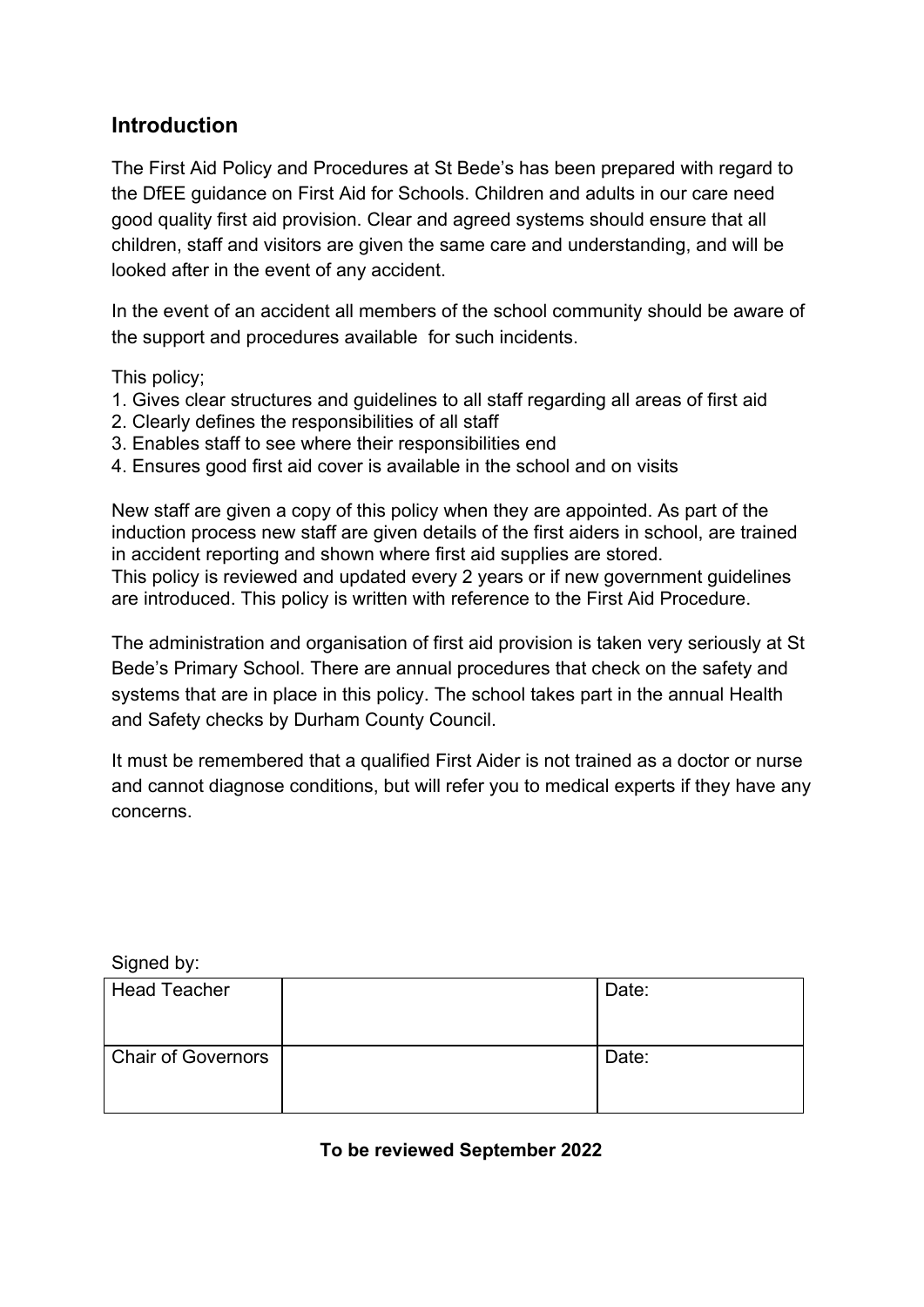## **First aid in school**

At St Bede's Primary School, we ensure that there is:

- At least one emergency first-aid at work trained member of staff.
- At least two paediatric first-aid trained members of staff.
- The majority of staff members are emergency first aid trained.

This is to ensure that all areas of the school have at least one competent person present; with sufficient 'spare' to cover off-site visits, and staff absences.

In the Early Years Foundation Stage all staff members have either emergency first aid training or Paediatric first-aid training.

St Bede's School has a nominated First Aider who is responsible for the First Aid Policy, procedures and supplies in school.

When children are taking part in off-site visits, we ensure that a first-aider accompanies all groups. Staff are expected to identify this member of staff when planning any visits. For Foundation Stage visits, we ensure that a paediatric first-aider accompanies the group.

During activities outside of the school day (after school clubs), there is a designated first-aider on site at all times.

#### **First Aid Facilities**

The school office is the designated medical room.

The school has one first-aid medical cupboard, which is in the school office. This cupboard contains sufficient first-aid materials to administer first aid as recommended by the HSE.

The school has two travelling first-aid containers used for off-site visits. These are kept in the top of the medical cupboard in the school office, and contain supplies recommended by the HSE.

Inventories are kept of all first-aid supplies including expiry dates. Full lists can be found in each first aid container.

First Aid containers are checked each month to replenish supplies.

### **Head Teacher will:**

- Inform all staff of first aid arrangements, including first aid personnel, location of equipment and the procedures for recording accidents.
- Ensure that they obtain a history relating to a pupil feeling unwell, to ascertain whether it has any relation to an injury they have received at school that day.
- Ensure that any child with an injury is examined by a First Aider.
- Ensure that staff are made aware of children with medical conditions e.g. asthmatic, diabetic, epileptic, anaphylactic or any other serious illness.
- Ensure staff know all children who do not have permission for plasters to be applied.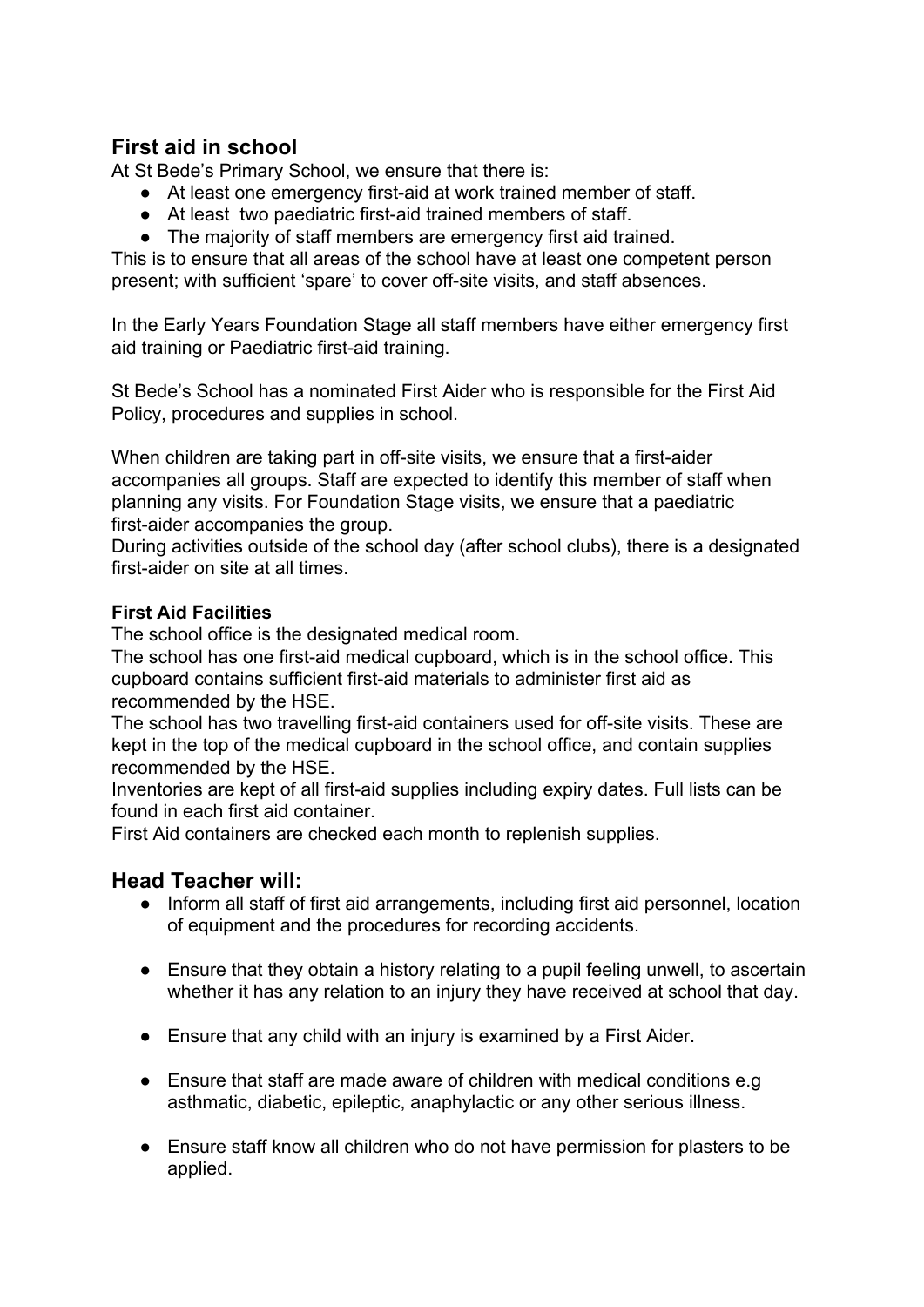● Ensure that there is an up to date file of medical consent forms for every child, which will be available for staff who are responsible for trips and outings.

### **First Aiders will:**

- Ensure that their qualifications are always up to date.
- Ensure that first aid is available throughout the working hours of the school week.
- Always attend a casualty when requested to do so.
- Treat the casualty to the best of their ability and in the safest way possible.
- Must wear gloves where there is any loss of blood or body fluids.
- Assist other First Aiders at an accident when required.
- Ensure that first aid kits are adequately stocked, including portable kits.
- Ensure that a record of each person attended to is recorded in the accident book immediately.
	- Child's name and year group.
	- date , time and place of incident.
	- Details of the injury, giving precise location and visible marks.
	- The first aid treatment given.
	- What happened to the child immediately afterwards e.g. returned to class, went home, referred for professional assessment.

#### **This must be completed and signed by the person witnessing the incident and the person administering first aid.**

- Ensure texts are sent to parents/carers if plasters are applied to wounds.
- Ensure texts/phone calls depending on the severity of the injury are sent to parents immediately after a head bump.
- Ensure that everything is cleared away, using gloves and is disposed of correctly.
	- Any waste containing blood must be double bagged and sealed before disposal together with gloves used.
	- Any bloodstains on the ground must be thoroughly washed.
	- No contaminated or used items should be left lying around.
	- **○ Hands must be thoroughly washed after dealing with incidents.**
- Any person who has sustained a severe head/limb injury should be advised to see a professional at a hospital or doctors surgery by sending directly or asking parents to pick the child up and take them to the appropriate location.